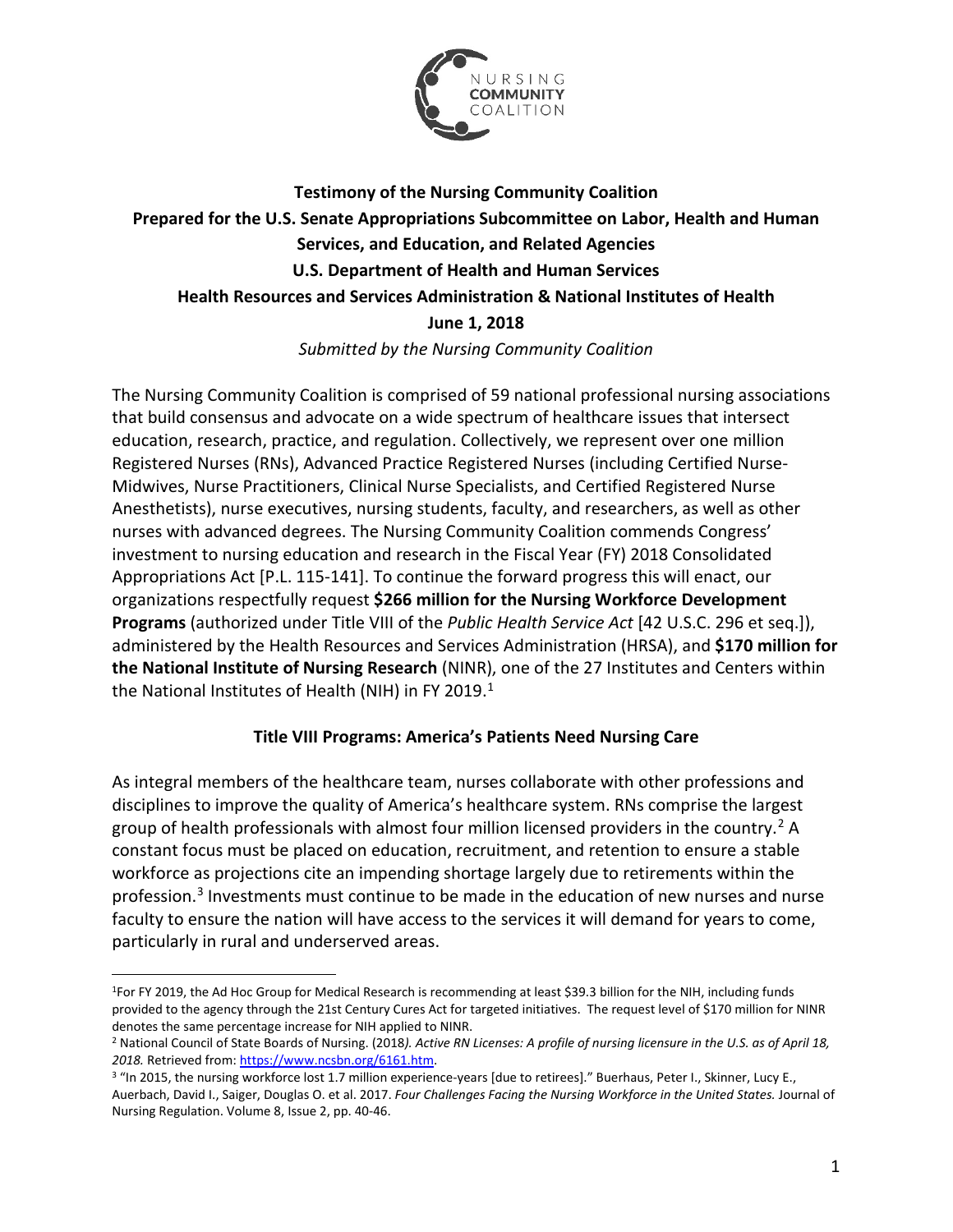According to HRSA, there were over 84.3 million individuals living in Health Professional Shortage Areas as of December 2017.<sup>[4](#page-1-0)</sup> The Title VIII programs provide nursing students and practicing nurses exposure to caring for underserved communities, which helps to bolster recruitment and retention in these areas. In academic year 2015-2016, a total of 3,034 nursing students were supported by the Advanced Education Nursing Traineeship, 59% of which were serving in medically underserved communities.<sup>5</sup> Of the 2,491 nurse anesthetist students supported by the Nurse Anesthetists Traineeship, 70% received clinical training in medically underserved communities in the 2015-2016 academic year.<sup>5</sup>

Additionally, the Title VIII NURSE Corps Loan Repayment and Scholarship Programs assist students who agree to serve at least three years in facilities experiencing a critical shortage of nurses. <sup>5</sup> In FY 2016, 55% of recipients extended their service contracts to work in these facilities beyond the required three years.<sup>5</sup> Clearly, these programs are instrumental to connecting current and future providers to patient populations most in need.

## **The Nursing Community respectfully requests \$266 million for the Nursing Workforce Development programs in FY 2019, which include the following:**

- Advanced Nursing Education Program (Sec. 811), including the Advanced Education Nursing Traineeships and Nurse Anesthetist Traineeships
- Nursing Workforce Diversity (Sec. 821)
- Nurse Education, Practice, Quality, and Retention (Sec. 831)
- NURSE Corps Loan Repayment and Scholarship Program (Sec. 846)
- Nurse Faculty Loan Program (Sec. 846A)

 $\overline{a}$ 

• Comprehensive Geriatric Education Program (Sec. 855)

### *National Institute of Nursing Research: Foundation for Evidence-Based Care*

NINR funds research that lays the groundwork for evidence-based nursing practice. NINR examines ways to improve care models to deliver safe, high-quality, and cost-effective health services. Research funded through NINR stands with the larger research community by focusing on national level issues such as precision health and the opioid crisis. One of NINR's recently featured research studies focused on the relationship between opioid treatment and the rate of healing in chronic wounds. Notably, the study suggests that opioid use reduces immune activity, thus negatively impacting patients with chronic wounds.<sup>6</sup> This type of timely research has implications that will drive the evidence-based care nurses, and other providers, deliver in the future.

<span id="page-1-0"></span><sup>4</sup> U.S. Health Resources and Services Administration. (2018). *Designated Health Professional Shortage Areas Statistics*. Retrieved from[: https://ersrs.hrsa.gov/ReportServer?/HGDW\\_Reports/BCD\\_HPSA/BCD\\_HPSA\\_SCR50\\_Qtr\\_Smry\\_HTML&rc:Toolbar=false](https://ersrs.hrsa.gov/ReportServer?/HGDW_Reports/BCD_HPSA/BCD_HPSA_SCR50_Qtr_Smry_HTML&rc:Toolbar=false).

<sup>5</sup> U.S. Department of Health and Human Services. (2018). *Health Resources and Services Administration Fiscal year 2018 Justification of Estimates for Appropriations Committees*. Retrieved from:

 $6$  Shanmugam, V K, et al. "Relationship between Opioid Treatment and Rate of Healing in Chronic Wounds." Advances in Pediatrics., U.S. National Library of Medicine, Jan. 2017, [www.ncbi.nlm.nih.gov/pubmed/27865036.](http://www.ncbi.nlm.nih.gov/pubmed/27865036)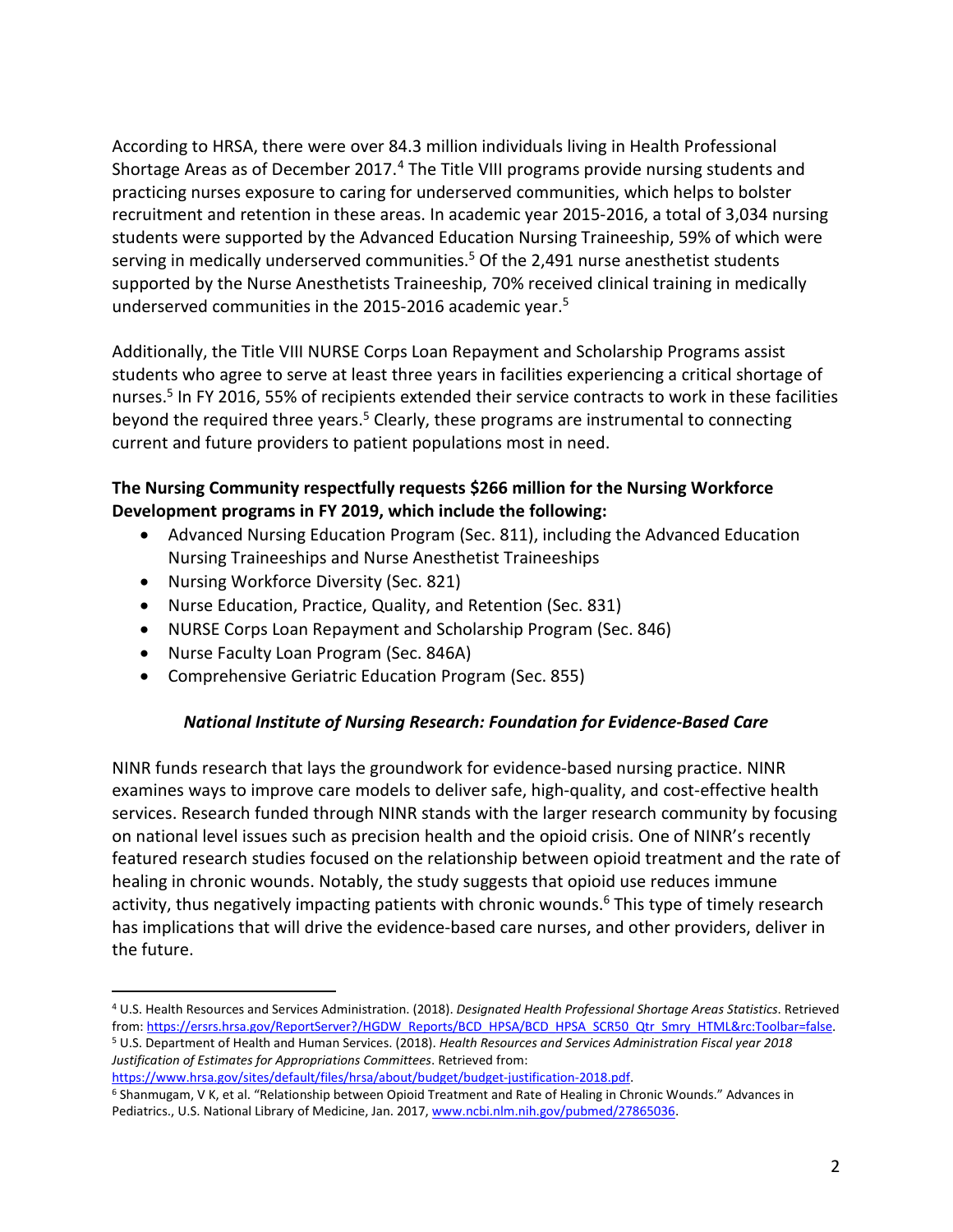NINR's Strategic Plan includes the themes of: symptom science for patients with chronic illness and pain; wellness to prevent illness across conditions, settings, and the lifespan; patient selfmanagement to improve quality of life; and end-of-life and palliative care science.<sup>6</sup> Nursing science offers a unique lens in finding solutions as it considers healing and symptom management, as described in NINR's Strategic Plan. Moreover, NINR allots a generous portion of its budget towards training new nursing scientists, thus helping to sustain the longevity and success of nursing research. Training programs at NINR develop future nurse researchers, many of whom also serve as faculty in our nation's nursing schools.

### *The Nursing Community respectfully requests \$170 million for the NINR in FY 2019.*

Continued increased investments in the Title VIII programs and NINR will strengthen the nation's health by bolstering the workforce and the science that is foundational to the care nurses provide across the country and in every community. Thank you for your support of these crucial programs.

#### **Members of the Nursing Community Coalition Submitting this Testimony**

Academy of Medical-Surgical Nurses American Academy of Ambulatory Care Nursing American Academy of Nursing American Association of Colleges of Nursing American Association of Critical-Care Nurses American Association of Heart Failure Nurses American Association of Neuroscience Nurses American Association of Nurse Anesthetists American Association of Nurse Assessment Coordination American Association of Nurse Practitioners American College of Nurse-Midwives American Nephrology Nurses Association American Nurses Association American Nursing Informatics Association American Organization of Nurse Executives American Pediatric Surgical Nurses Association American Psychiatric Nurses Association American Society for Pain Management Nursing American Society of PeriAnesthesia Nurses Association for Radiologic and Imaging Nursing Association of Community Health Nursing Educators Association of Nurses in AIDS Care Association of Pediatric Hematology/Oncology Nurses Association of periOperative Registered Nurses

 $\overline{a}$ 

<span id="page-2-0"></span><sup>6</sup> National Institutes of Health. National Institute of Nursing Research. *Implementing NINR's Strategic Plan: Key Themes*. Retrieved from[: http://www.ninr.nih.gov/aboutninr/keythemes#.VRVhGWZ\\_SSU.](http://www.ninr.nih.gov/aboutninr/keythemes#.VRVhGWZ_SSU)